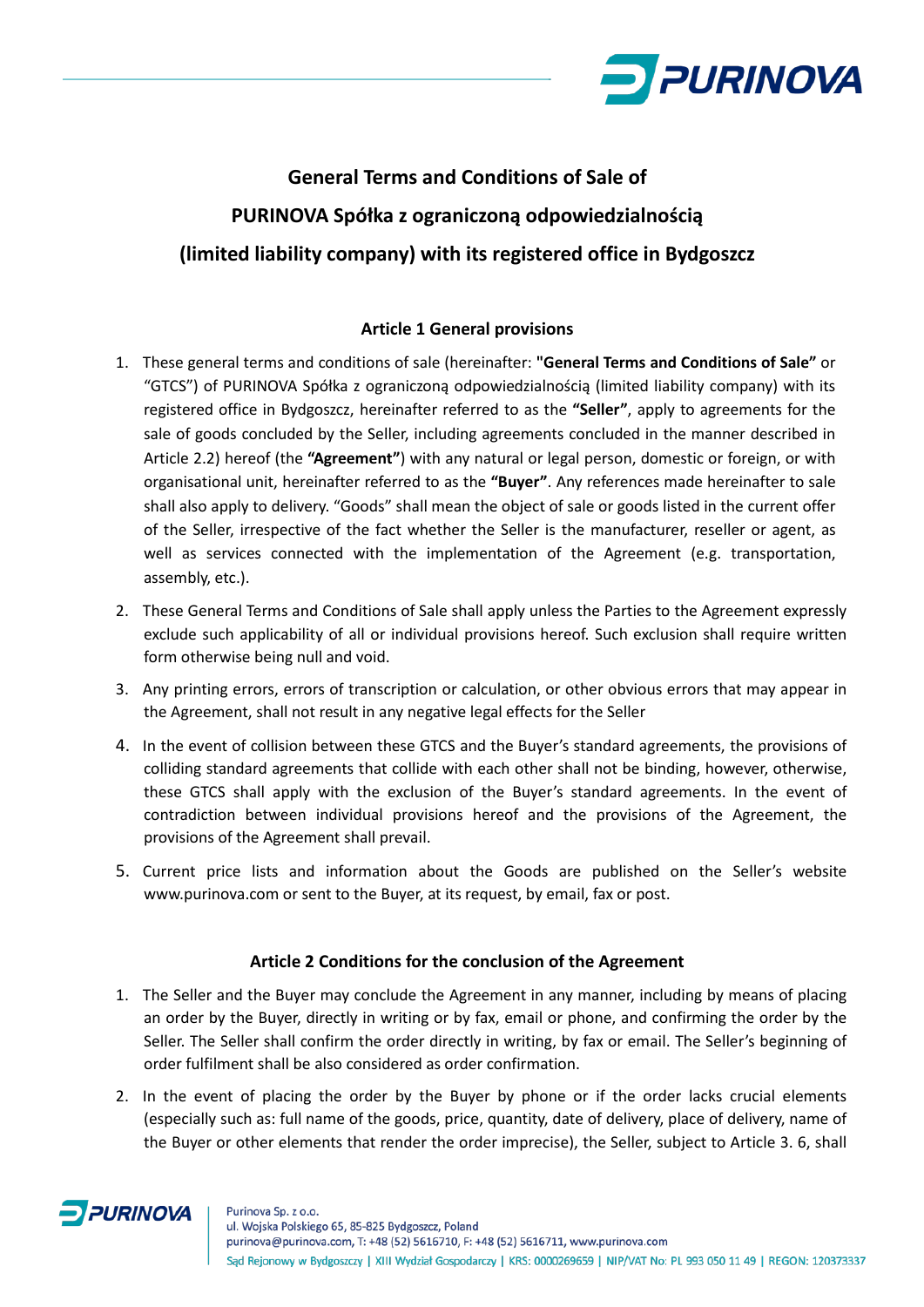

send order confirmation, directly in writing, by fax or email, containing all crucial elements of the Agreement ("Order Confirmation") and the Buyer shall accept it within 3 business days as of the receipt thereof. Lack of response shall mean that the conditions included in the Order Confirmation are binding.

- 3. Within the scope hereof, the provisions of Article  $68<sup>1</sup>$  and  $68<sup>2</sup>$  of the Polish Civil Code shall not apply
- 4. The Buyer warrants and represents that the person placing the order or accepting Order Confirmation shall have the right to represent the Buyer. Otherwise, only the Buyer shall incur negative consequences resulting therefrom.
- 5. The Seller warrants and represents that the person sending Order Confirmation shall be authorised to act on behalf of the Seller, otherwise, the Seller shall incur negative consequences resulting therefrom.
- 6. The sale of Goods shall be effected at prices agreed in the Agreement. In the event of failure to provide the price of the Goods, the sale shall be effected at current prices included in the Seller's price list. The Seller shall not be obliged to indicate the price in the Order Confirmation if the current price list of Goods is available to the Buyer (e.g. it has been previously submitted in written form, by email or is published on the Seller's website).
- 7. The Buyer shall be obliged to provide the Seller, directly in writing, by fax or email, with all required instructions concerning delivery (e.g. place of delivery, person authorised to receive, etc.) at least 14 days before the date of sale. The instructions provided by the Buyer shall be binding for the Seller if the Seller confirms them, otherwise, the Seller shall have the right to suspend order fulfilment. All additional costs or expenses incurred by the Seller as a result of failure to provide or improper provision or modification of instructions previously provided by the Buyer, shall be borne by the Buyer.
- 8. In general, technical description or the name of Goods are used consistently, however, this information cannot constitute the grounds for claims within the scope of conformity of given Goods with expected properties or quality. In the event of doubts with reference to the aforementioned properties of Goods, the Buyer should, prior to placing the order, request the Seller to explain those doubts.

### **Article 3 Sale**

- 1. Unless the Parties expressly or impliedly agree otherwise, the date stated in the Seller's shipment documents shall be considered to be the date of sale.
- 2. If the Seller specifies in the Agreement the country of destination of the Goods, it should be understood that the Buyer shall not have the right to resell the Goods to another country.
- 3. In the event of the Buyer's failure to comply with the foregoing, the Buyer shall be obliged to pay the Seller a contractual penalty amounting to 20% of the gross value of the Goods sold per every event of non-compliance. The Seller reserves the right to seek additional compensation exceeding the amount

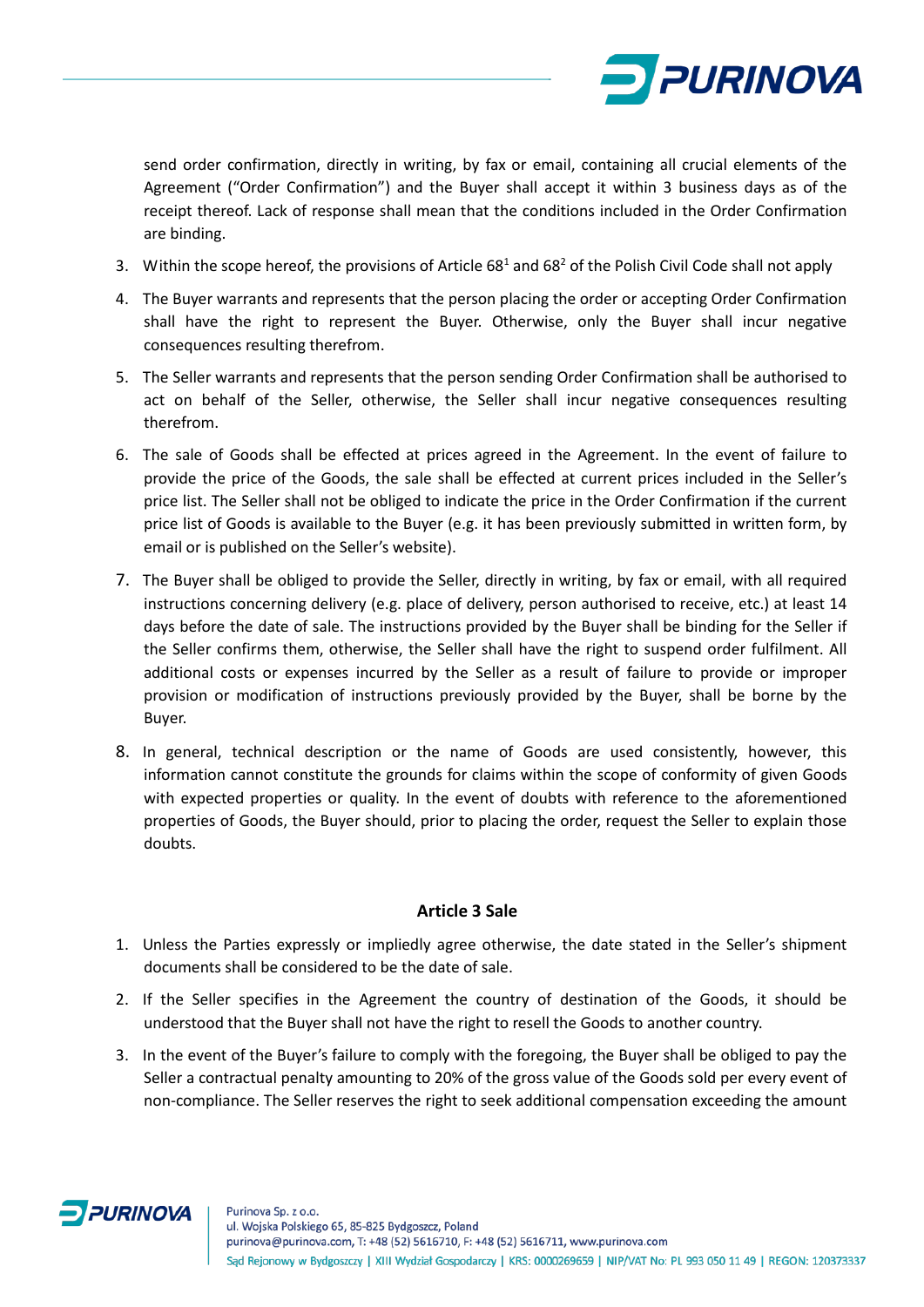

of contractual penalty, however, such compensation should cover both real losses incurred by the Seller and profits expected but lost by the Seller.

- 4. Should the content of the Agreement indicate the application of INCOTERMS, then INCOTERMS 2010 shall specify all obligations and rights of the Parties resulting from the delivery basis agreed in the Agreement, unless the Parties expressly or impliedly exclude the application of all or some of the provisions of INCOTERMS 2010.
- 5. The Seller shall fulfil the order after receiving full payment for the Goods, unless the Agreement or the Order Confirmation state otherwise. The Buyer shall be obliged to bear all additional costs incurred by the Seller in connection with the Buyer's failure to perform or improper performance of obligations resulting from the Agreement.
- 6. In working communication between the Parties referring to order fulfilment, terms and conditions of sale and delivery (including modification thereof), statements sent by fax or email shall be considered as equivalent to written form, unless agreed otherwise. However, with reference to statements concerning the validity of the Agreement (withdrawal, termination, etc.), claims or demands regarding contractual penalties, written form and delivery by registered letter shall be required, otherwise being null and void.
- 7. If the release date is specified in the Agreement or in the order, referred to in Article 2.1, and the Seller is not able to deliver the Goods for reasons it could not foresee or prevent at the time of concluding the Agreement, especially for reasons of force majeure nature, then the Seller shall not be liable for improper performance of the Agreement.
- 8. Each event that does not depend upon the Parties and remains beyond their control and influence shall be considered as force majeure. For the avoidance of doubts, such events include in particular: (i) military operations, war, civil war, riots, revolutions, acts of piracy or armed robbery or sabotage; (ii) acts of God such as especially severe storms, hurricanes, cyclones, earthquakes, atmospheric discharges, floods; (iii) explosions, fires, building catastrophes caused by failures of machinery, plants or manufacturing installations of the Seller's suppliers as well as other accidents or events concerning those installations or installations within the premises of the plant or manufacturing plant of the Seller's suppliers or their infrastructure, not excluding transmission devices, warehousing or reloading devices; (iv) boycotts, strikes, lockouts, occupation of buildings or installations; (v) authorities' actions (or omissions to act) regardless of the fact whether undertaken in compliance with or contrary to the provisions of law; (vi) any amendments to the existing provisions of domestic as well as international law which may affect order fulfilment.
- 9. If the Buyer fails to collect the Goods within the time limit specified in the Agreement or in the order referred to in Article 2.1, the Seller shall be entitled to charge the Buyer with contractual penalty amounting to 1% of the value of non-collected Goods, resulting from the VAT invoice and issued by the Seller, for every day of delay in collecting the Goods, beginning from the 5th day after the lapse of the agreed day of collection. The Seller shall not be entitled to any payment from the Buyer for the first four days of delay provided that the Buyer notifies the Seller of the occurrence and the reason for the delay not later than on the day of scheduled collection of the Goods. Otherwise, the Buyer shall be charged with actually incurred costs of Goods storage after the scheduled day of Goods

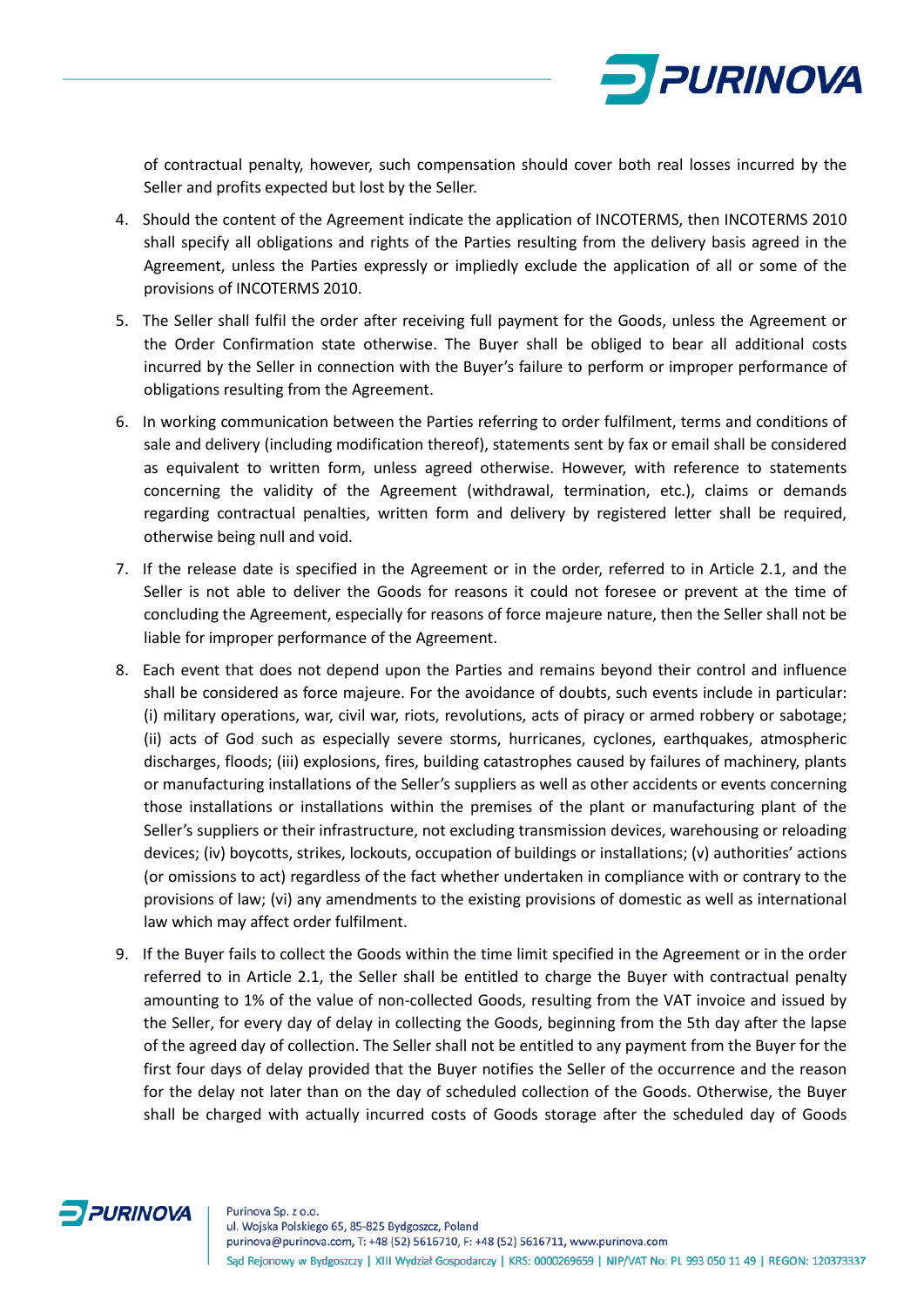

collection, regardless of the obligation to pay the contractual penalty referred to in the first sentence of this Article.

10. The Seller may annul the order or withdraw from the Agreement even during the performance thereof if, as a result of extraordinary change of relations, the performance of sale would expose the Seller to significant financial loss.

## **Article 4 Packaging**

- 1. The Goods are supplied in bulk, in non-returnable or returnable packaging (e.g. Euro-pallets, pallet containers). Returnable packaging shall constitute the property of the Seller, unless expressly agreed otherwise.
- 2. The Buyer, who received the Goods in returnable packaging constituting the property of the Seller, shall be obliged to return them at its own cost or (if agreed otherwise) put empty returnable packaging in non-deteriorated condition, apart from normal wear and tear, at the Seller's disposal, at a time and place indicated on the invoice or VAT invoice referring to the sale of Goods in returnable packaging.
- 3. In the event of failure to return the returnable packaging within the agreed time limits or in the event of return of damaged or chemically contaminated packaging, the Seller shall be entitled to issue invoice or VAT invoice to the Buyer documenting the sale of packaging, according to the value of packaging indicated on the invoice or VAT invoice corresponding to the market price of the packaging. The Buyer shall be obliged to pay for such packaging and, as a result, shall become the owner thereof.

# **Article 5 Settlement of amounts due**

- 1. Invoice or VAT invoice shall be the document evidencing the settlement of amounts due between the Parties
- 2. Unless the Agreement states otherwise, all invoices or VAT invoices of the Seller should be paid in full by the Buyer by wire transfer to the bank account indicated on the invoice or VAT invoice.
- 3. All claims (amounts due) of the Buyer against the Seller, resulting from any reason, especially claims resulting from the Agreement, shall not be deducted from the amounts due to the Seller as payment of price for the Goods and shall not entitle to delay or refusal to pay for the Goods.
- 4. In the event of settlements of amounts due with foreign entities, the Seller shall cover only the banking costs that arose within the territory of its own country.
- 5. The payment date specified in the Agreement shall be reserved for the benefit if the Seller, meaning, that it shall be met if, prior to the lapse thereof, the amount due to the Seller as payment of price for the Goods is credited to the Seller's account.
- 6. Untimely payment, regardless of the right to charge interest, may constitute grounds for the Seller to withhold further deliveries for so long as the Buyer is in arrears. In the event of delay in payment, the Seller may additionally demand compensation for the loss suffered as a result thereof.

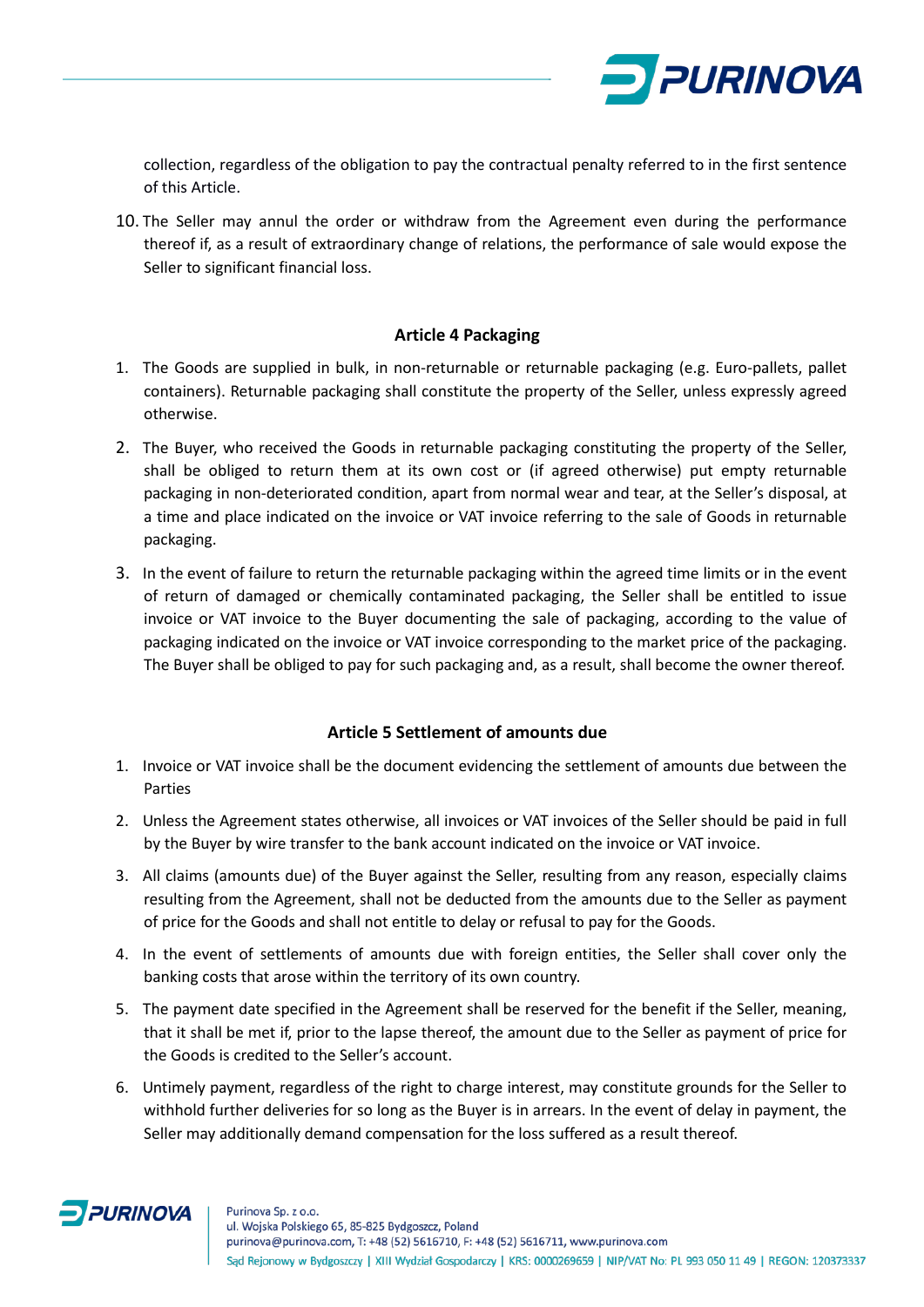

- 7. The Seller may, at its own discretion, grant the Buyer a credit limit, up to which, the Buyer may purchase Goods with deferred payment date. At the Buyer's request, the Seller shall inform the Buyer of the current balance of its credit limit. The Seller may condition granting the aforementioned limit to the Buyer upon the fulfilment of specified requirements, especially upon the establishment of specified collateral.
- 8. In the event of exceeding or annulment of the credit limit referred to in Article 5.7, the Seller shall have the right to: i) withhold further deliveries, ii) refuse to deliver the Goods, iii) fulfil the order only in part if the fulfilment of the order in full would result in exceeding the agreed credit limit, iv) terminate the Agreement with the effect as of the day of submitting a written notice to the Buyer. The Seller shall be entitled to exercise the aforementioned rights also when the Buyer is in arrears with the payment for the Goods for more than 7 days. The Seller may exercise the aforementioned rights and additionally request immediate repayment of the limit already used, regardless of its due date, when there are justified concerns with reference to the Buyer's financial standing (e.g. a petition for the Buyer's bankruptcy was filed, liquidation proceedings were instituted, the Buyer is listed in the register of unreliable debtors, the Buyer is in arrears for more than 30 days towards the Seller).
- 9. The Buyer hereby agrees to the transfer of all amounts due to the Seller and owed by the Buyer.

## **Article 6 Warranty for defects, complaints**

- 1. The Seller undertakes that the quality of the Goods shall be compliant with the quality parameters specified in the standard indicated in the Agreement and applicable to given Goods. The Seller shall submit certificates of analysis for each lot of the Goods. Each sale/delivery shall be accompanied by a quality certificate specifying the quality parameters of the given lot of the Goods.
- 2. The Buyer undertakes to test the Goods in a manner accepted for the given assortment, immediately after the sale of the Goods, prior to the use or resale of the Goods, however, not later than within 10 days following the Goods release date. In the event of finding quality or quantity defects, the Buyer undertakes, immediately after finding them, however, not later than within 14 days following the Goods release date, to file a written complaint to the Seller. The Buyer's loss of rights resulting from warranty for defects shall occur if the Buyer fails to test the Goods and to file a complaint within dates and according to the provisions stated hereinabove. The complaint should be accompanied by documents confirming the legitimacy thereof, including inter alia the original invoice/VAT invoice. Apart from the invoice or VAT invoice, the Seller shall not issue a separate document allowing for the exercise of the warranty for defects. In the event of quantity complaint, the Buyer shall be obliged to provide the Seller with delivery receipt report signed by the carrier.
- 3. Subject to Article 6.5 hereinbelow, in the event of complaint filed by the Buyer, the Seller shall be obliged to consider the complaint within 14 business days.
- 4. The Goods subject to complaint should be properly secured and left, if possible, in the packaging they were transported in. The above shall constitute the condition for accepting the complaint.

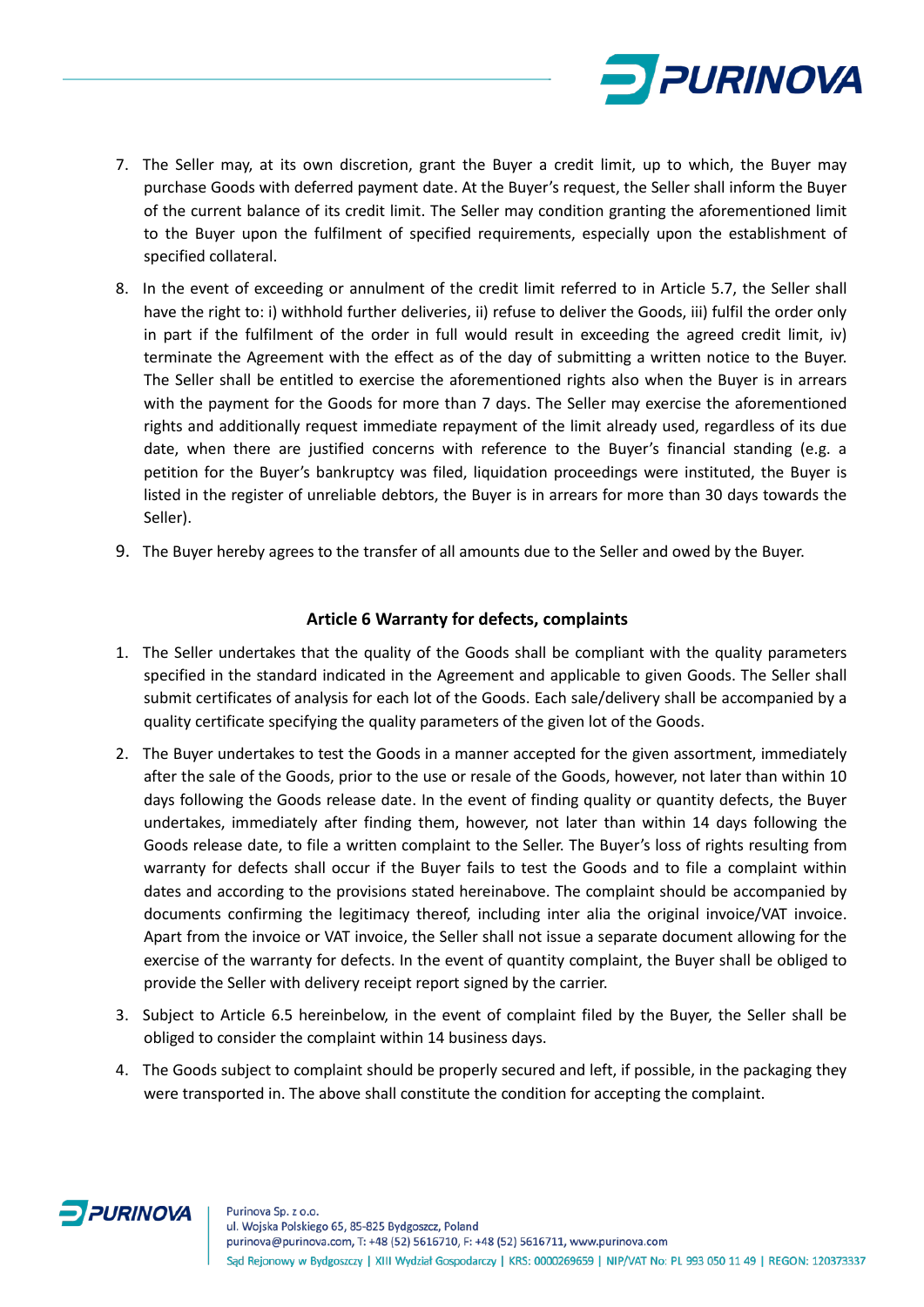

- 5. The Seller reserves the right to test, within the Buyer's premises, the lot of Goods subject to complaint before unloading (the shipment remains intact). The condition for considering the complaint in the event of delegating the Seller's employees shall be ensuring the necessary conditions by the Buyer for the inspection of the lot of Goods subject to complaint including inter alia: full access to the lot of Goods subject to complaint, full access to documents and information necessary concerning this matter, possibility of taking samples, etc.
- 6. The complaint procedure shall be suspended if the complaint documentation is incomplete. The Seller shall immediately inform the Buyer about the fact of suspending the complaint procedure and the reasons for such suspension. The Buyer shall be obliged to complete the complaint documentation not later than within 5 business days as of the day of receiving a relevant notification.
- 7. Should the Buyer fail to complete the complaint documentation within the time limit referred to in Article 6.5 above, the complaint shall not be accepted.
- 8. Filing a complaint shall not release the Buyer from the obligation to pay for the Goods in full. In the event of accepting the complaint and decreasing the price of Goods as a result of the defect, the relevant part of the price paid by the Buyer shall be reimbursed to the Buyer on the basis of applicable adjustment invoice, immediately after sending back the signed adjustment invoice to the Seller.
- 9. If a quality complaint filed by the Buyer is not accepted by the Seller, the results of the Goods analysis conducted by a neutral and independent laboratory (selected with the approval of both Parties) shall be binding and final for the Parties. In the event of accepting the complaint, the Seller may be obliged to: (i) instead of the defective Goods, deliver the same quantity of Goods free of defects; or (ii) decrease the price of Goods as a result of the defect, however, the decrease of price should occur in the same proportion as the value of Goods free of defects remains to their value calculated while taking into account the existing defects.
- 10. Claims and procedures described hereinabove shall exhaust the full liability of the Seller for the sale/delivery of Goods and especially they exclude application of the provisions of the Polish Civil Code within the scope of warranty for defects as well as provisions on contractual liability for actions or omissions to act without intentional fault.

### **Article 7 Rights to intangible property**

- 1. The sale of Goods shall not result, to any extent, in the transfer of exclusive rights connected with the Goods or the Goods documentation. To the extent within which, for a given item of Goods, the right is not exhausted and the exercise of exclusive rights is necessary for the use of Goods purchased by the Buyer, it shall be deemed that the Seller granted the Buyer an implied licence without the sublicence right, covering the exercise of rights to intangible property to the smallest possible extent that allows for the normal use of Goods according to their social and economic application.
- 2. If Goods are delivered in the Seller's packaging with the Goods proper name, in particular with reserved trade mark (trade marks) or trade mark (trade marks) applied for, the Buyer shall not have the right to repack and resell the Goods under any other marks, or remove, change or reproduce the

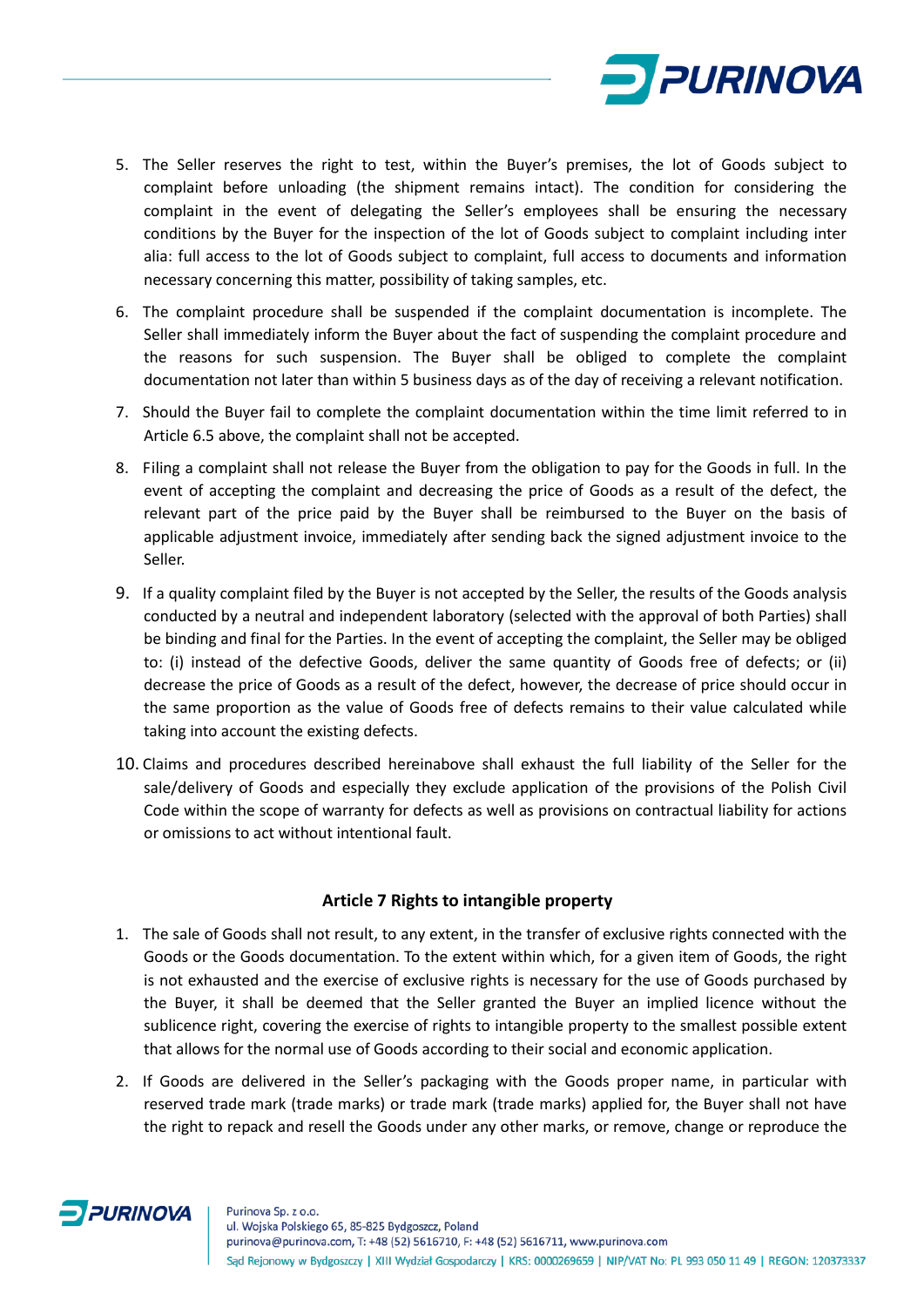

marks placed on the packaging or use those marks for the purposes of its own business activity, unless the Agreement expressly states otherwise.

- 3. If the purchased Goods, the manner of manufacturing, processing, securing or any other use of the Goods constitute the Seller's business secret, the Seller shall notify the Buyer of this fact prior to the fulfilment of order. Such notification may be in writing, by fax or email. Other confidential information, especially technical, technological, commercial (including referring to the prices used, rebates and discounts) as well referring to the clientele and the Seller's sources of supply, which can be learned by the Buyer during the implementation of the Agreement, shall also constitute the Seller's business secrets. The Buyer shall be obliged to keep the aforementioned information secret. The Buyer shall not be authorised to give, disseminate or use the aforementioned confidential information for personal purposes. Otherwise, the Buyer shall be liable for all losses resulting therefrom.
- 4. If the manner of manufacturing the Goods, their composition or application, constitute the Seller's business secret (know-how) or the Seller's invention not patented yet but applied for, the Buyer shall have no right to perform decompilation, disassembly or any other retroactive analysis of the Goods in order to gain confidential information about the composition, application or the manner of manufacturing the Goods.
- 5. About any claims, demands or grievances submitted to the Buyer in any form by third parties in connection with the alleged infringement of rights to third parties' intangible property by means of purchase, use, processing, sale or other forms of commercial use of the Goods - the Buyer shall be obliged to immediately inform the Seller and enable the Seller to undertake appropriate legal actions on the pain of losing all claims, including recourse claims, against the Seller resulting therefrom.

## **Article 8 Applicable law and solution of disputes**

All matters not regulated in the Sale Agreement and these General Terms and Conditions of Sale shall be governed by the laws of Poland, especially by the provisions of the Polish Civil Code. All eventual disputes that may arise in connection with the performance of the Agreements shall be subject to the jurisdiction of Polish courts and shall be solved by a common court of law having jurisdiction over the Seller's registered office.

### **Article 9 Final provisions**

- 1. Unless the Sale Agreement states otherwise, each of the Parties may terminate the Agreement with one month prior notice effective at the end of a calendar month.
- 2. The Buyer shall not have the right to transfer its rights or contractual obligations to third parties without written approval of the Seller.
- 3. The provisions of the Agreement shall become automatically binding for legal successors of the Parties